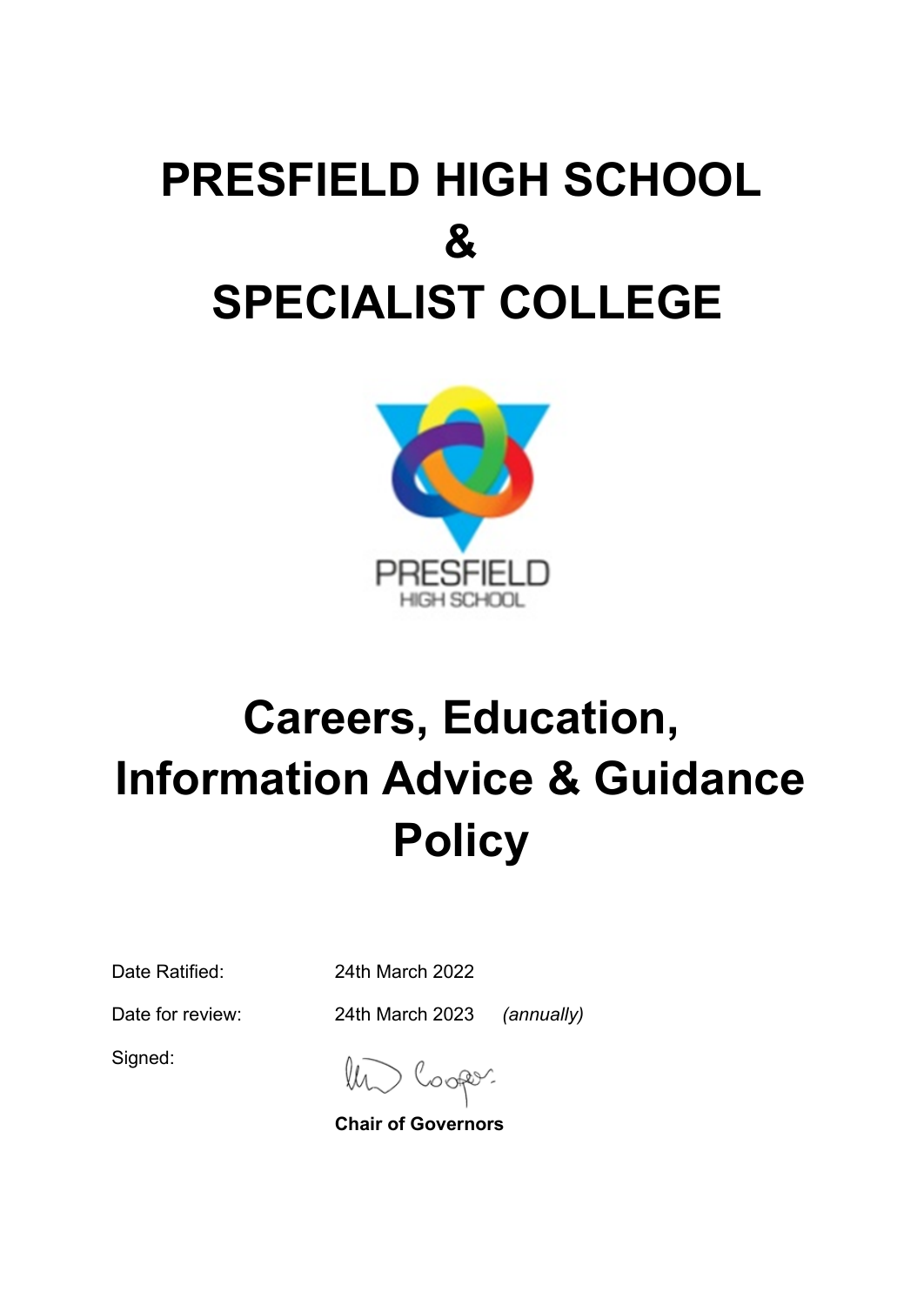# **Rationale**

Presfield High School and Specialist College provides education for learners aged 11—19 with learning difficulties including Autistic Spectrum Condition (ASC). Our CEIAG curriculum builds upon the foundation of learning and experiences that students encounter during their time with us. Our curriculum is both innovative and progressive in addressing the government's 2018 statutory guidance, through providing our learners with not only in school experience such as enterprise, jobs in a community lesson, and visits to the local community but also developing lifelong skills to assist students in the world of work and vocational skills (whether that be supported employment or in further education).

We ensure that this is achieved through personalised work experience placements in both Key Stage 4 & 5. Career and industry visits and encounters with professionals, bespoke world or work lessons that focus on specific skills for specific jobs, volunteering in the community, and accreditation of employability skills.

### **Aims and Objectives**

This policy sets out the school's arrangements for managing the access of providers to pupils at the school for the purpose of giving them information about the provider's education or training offer. This complies with the school's legal obligations under Section 42B of the Education Act 1997. The governing boards of maintained schools have a statutory duty to ensure that all registered pupils are provided with independent career guidance from 7 to 14.

Presfield High School & Specialist College aims to provide a broad, balanced, diverse and differentiated CEIAG curriculum which is challenging, creative and fun for students. Throughout learning, we aim to facilitate learner's acquisition of knowledge, skills and qualities which will help them to be more suitably informed about their career choices and potential after leaving Presfield High School, to have the tools and skills to have a career whether that be supported or not, and to aspire to continue in education or develop in the workplace.

### **Pupil entitlement**

All pupils in years 7 and up to year 14 are entitled:

- To find out about education qualifications, apprenticeships and supported internship opportunities, as part of a careers programme which provides information on the full range of education and training options available at each transition point;
- To hear from a range of local providers about the opportunities they offer, including specialist colleges, mainstream colleges, work-based learning providers and apprenticeships - through options events, assemblies and group discussions and taster events;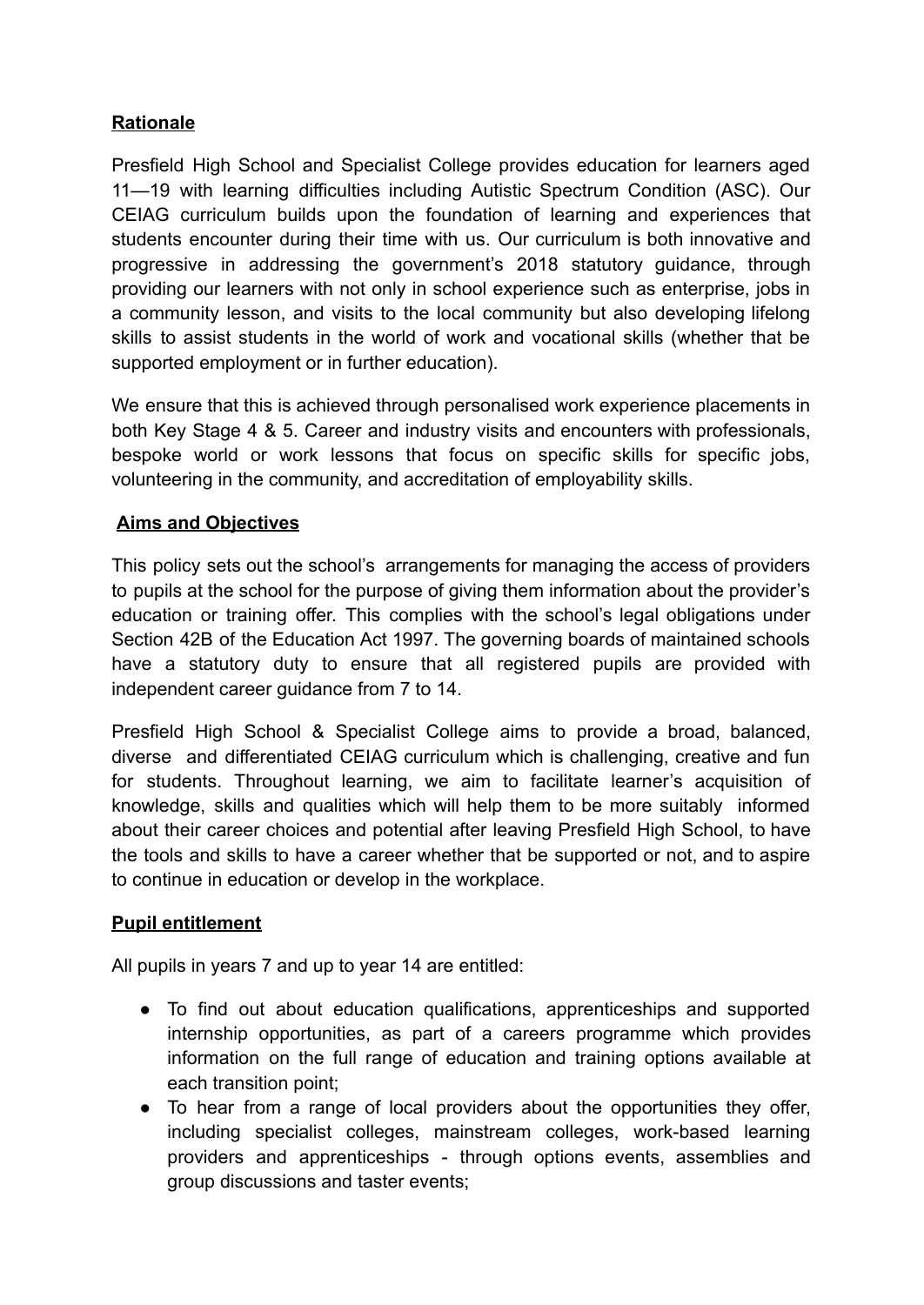● To support how to make applications for the full range of academic and vocational courses.

### **Curriculum Organisation and Methodology**

The CEIAG curriculum provides the learners at Presfield High School & Specialist College with meaningful opportunities tailored to meet their individual needs focussing on the Gatsby benchmarks and include the following: -

- Industry visits
- Employer/Employee encounters
- Mock interviews and CV writing
- Skill for work education with specific emphasis on particular career pathways
- Development of functional skill and it's links with industry
- Volunteering
- Enterprise activities
- Mencap Employ me programme
- Career Week activities

We organise the curriculum into either discrete lessons, following the above opportunities, trips or visits in the community, visitors and volunteers coming into school, or buy across curricular themes addressed in a number of aspects. These are spread across the week and delivered at appropriate times and are dependent upon the age of the students and expectations during and at the end of that year. Presfield School's progression pathways are personalised to each student and matched to their flight paths. These are assessed according to awarding body criteria and students are rewarded with formally recognised qualifications.

### **Industry Visits**

As part of a successful and informative career education. Visits to different employers and places of work are vital. We endeavour to ensure that at least once a year every student at Presfield High School & Specialist College will visit a place of work. These places can range from local industry, shops, cafes, other schools and colleges, sports centres and outdoor places. As students become more experienced the visits begin to focus on the skills and work experience that may occur in their establishments.

### **Employer/Employee Encounters**

We endeavour to ensure that all pupils at Presfield High School & Specialist College have at least one experience and encounter with an employer or employee every year. The experiences are tailored to the needs and experiences of students in class and years. For example, our Key Stage 3 & 4 students may have lectures given to them by sports coaches, local library staff, chefs and nurses. Sixth Form students will often have the chance to interview employees and employers when out on visits.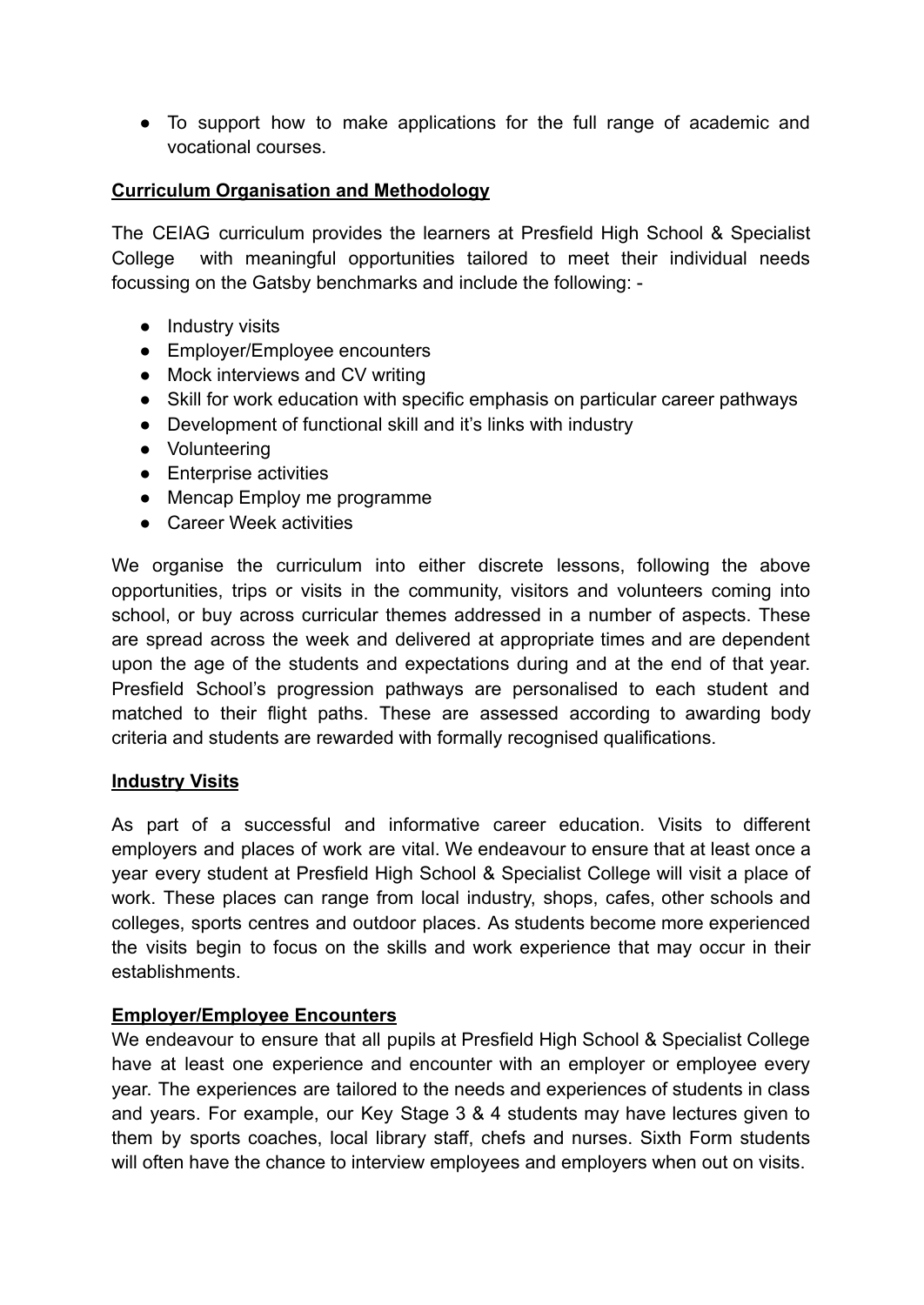We work closely with Mencap who deliver a 10-week employability programme to Key stage 5 pupils. Over the course of ten weeks pupils work on developing their employability skills, write their own CV and research employment opportunities with the aim of securing a work experience placement.

# **Mock Interviews and CV writing**

Pupils within Key stage 4 and 5 will have the opportunity to receive independent careers advice with Career Connect, with respect to CV writing and interview technique as well as mock interviews.

# **Enterprise Activities**

All students every year have enterprise experiences. These are small businesses that are run by a class or a number of classes. The profit from these small enterprises are usually reinvested into the class in the form of an end of year trip or experience. Businesses are wide ranging: Christmas cards, bags for life, breakfast cafe, car washing, carol singing,bag packing, and Easter/Christmas crafts and showcase events.

# **Volunteering**

Being an integral part of our community is essential for our students giving them a sense of pride and meaningfulness. With this in mind volunteering for work in the community is a vital part of our career's education for all students in Key Stage 4 & 5, are given the opportunity to volunteer in some way in the community. These activities have ranged from; development of a community garden in Botanic Gardens, litter picking on the coastal road and helping with the animals at an animal sanctuary.

The delivery of the careers programme will be from a range of staff across the school and will be monitored by SLT and careers lead.

The programme will be delivered in Years 7 through to year 14 where appropriate. As a school we introduce career related activities across the whole school and pupils from primary will have meaningful encounters with a range of employers through assemblies and personal learning days. A number of events, integrated into the school careers programme, will offer providers an opportunity to come into school to speak to students and/or their parents/carers.

# **Assessment**

Productive planning and implementation in CEIAG is based around our Life Skills, Social Communication and Understanding Self Curriculum areas: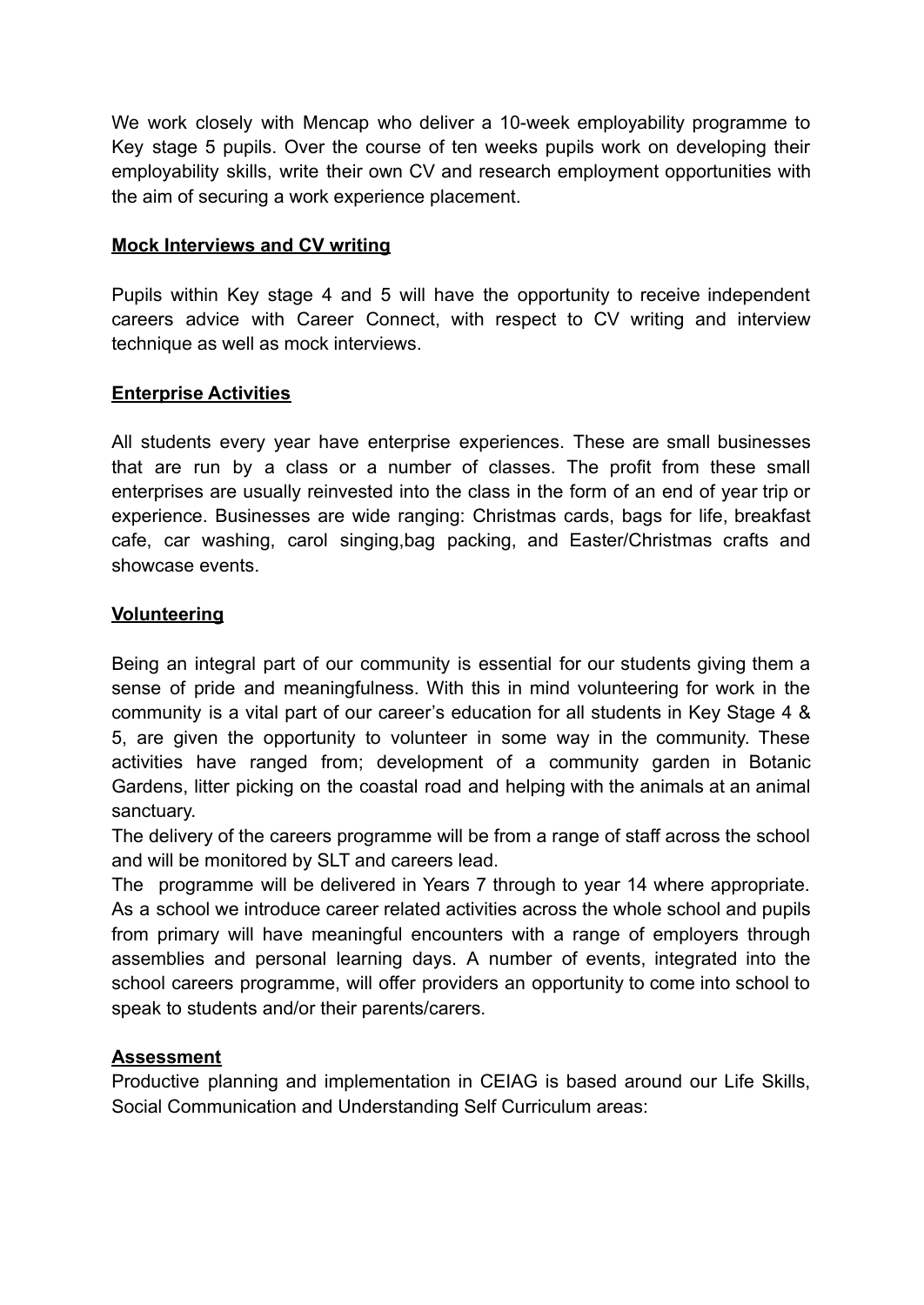# **Key Stage 3**

Career's Talks Visits to places of interest and employment

# **Key Stage 4**

Career's Talks Sports Leaders Work Experience College Links

## **Sixth Form**

Life Skills **Tutorials Residentials** Social Communication Employability Programmes Work Experience College Links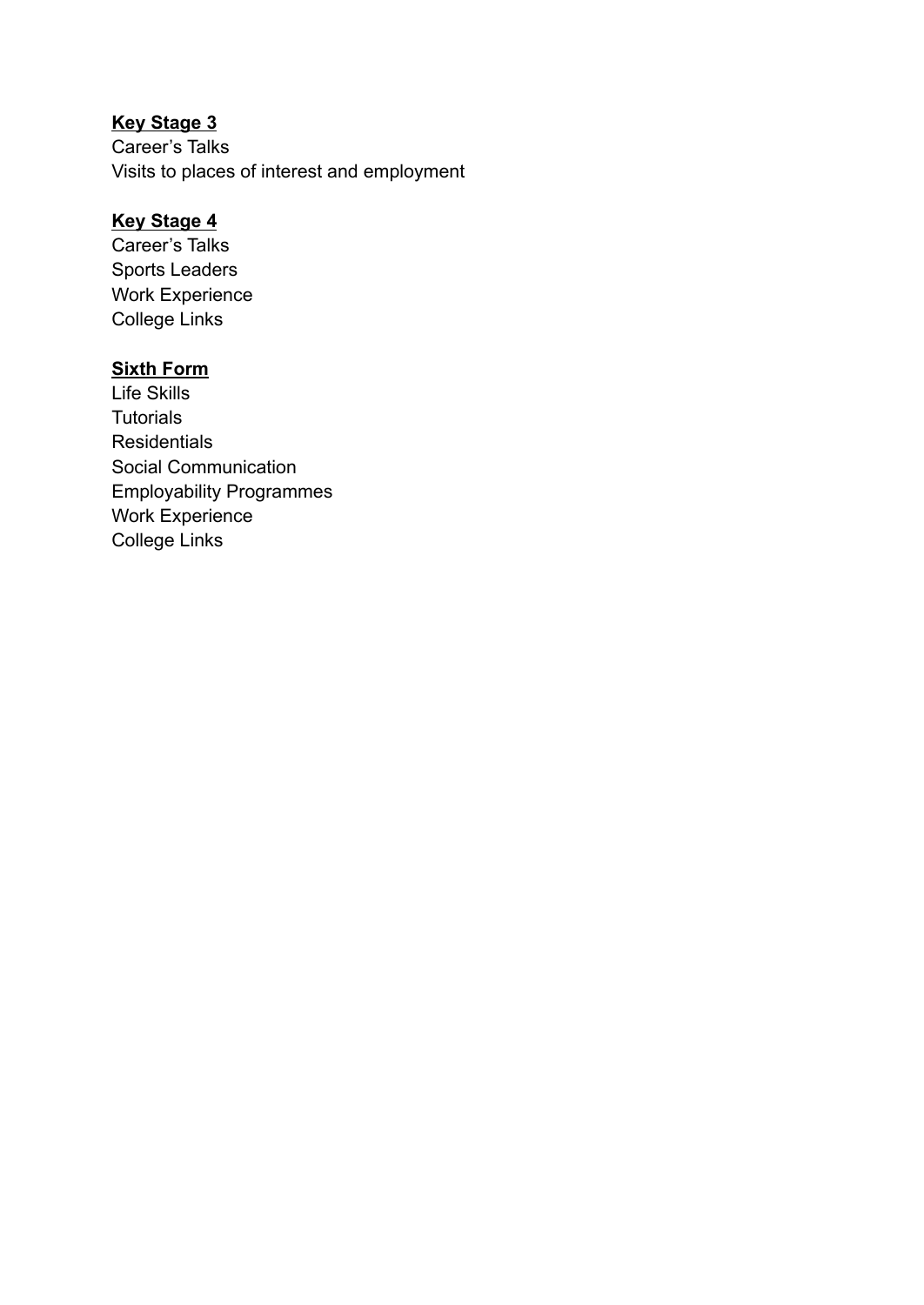# **Opportunities**

| Key Stage 3 | Job and industry encounters<br>$\bullet$<br>• Volunteering within local opportunity<br>Classroom lessons on skills and interests Functional skills<br>$\bullet$<br>lessons understanding what jobs are for and introducing<br>concepts of making money and budgeting where appropriate<br>• On - site work related learning activities such as classroom<br>jobs and responsibilities<br>Visits to local businesses                                                                                                                                                                                                                                                                                                                                                |
|-------------|--------------------------------------------------------------------------------------------------------------------------------------------------------------------------------------------------------------------------------------------------------------------------------------------------------------------------------------------------------------------------------------------------------------------------------------------------------------------------------------------------------------------------------------------------------------------------------------------------------------------------------------------------------------------------------------------------------------------------------------------------------------------|
| Key stage 4 | • Participate in an Aspirations Workshop - group of children to<br>work in Careers lead and external agencies<br>Learn about the world of work from visiting speakers<br>First off-site work experience placement in local business or<br>charity<br>Continued classroom and on - site work focussing on<br>CV's, applications interviews and behaviour where appropriate<br>• Visit to Skills and employment fairs<br>Education, Health & Care plan Transition Review<br>$\bullet$<br>Working together with students and families to identify<br>aspirations and goals for the future<br>Mencap employability programme                                                                                                                                           |
| Sixth Form  | Participate in an Aspiration Workshop - groups of children to<br>work with Careers Lead and external agencies<br>Job coaching with support from The Right Place throughout<br>work experience placements<br>Take part in a CV and mock interview workshop<br>Learn about the world of work from visiting speakers<br>Meeting with careers lead and external agencies<br>Work experience<br>Visit to skills and employment fairs<br>Education, Health and Care plan Transition Review<br>Working together with students and families to identify<br>aspirations and goals for the future through a Vocational<br>Profile<br>Supporting students with transition from school to appropriate<br>further education<br>Sports leaders<br>Mencap employability programme |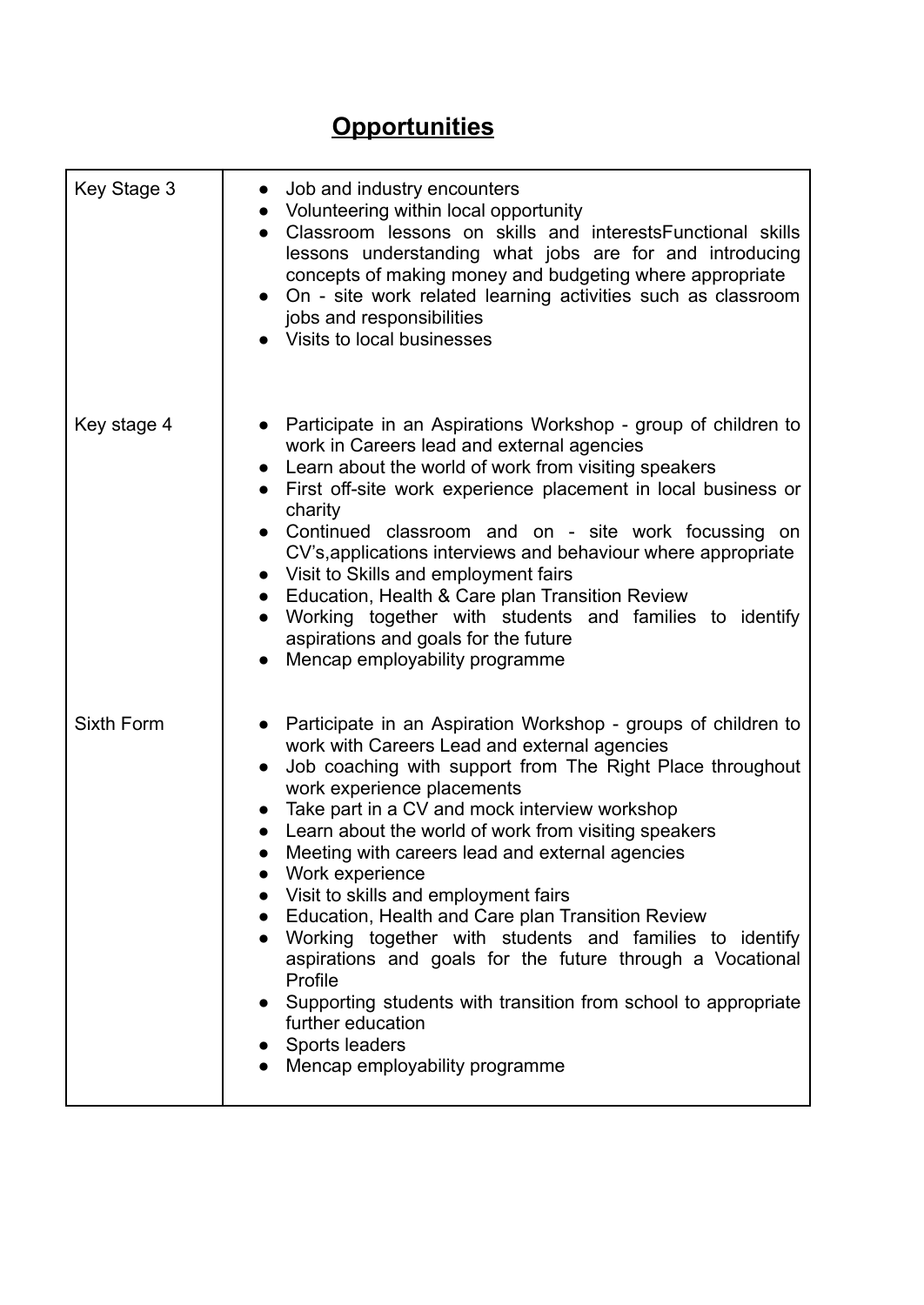# **The Gatsby benchmarks and Presfield High School**

The following table outlines the delivery of the careers programme against the Gatsby Benchmarks.

This will be monitored and updated as appropriate, initially using the Compass Careers Benchmarks. This will be monitored and updated as appropriate, initially using the compass Career Benchmark tool which evaluates our careers activity against the eight benchmarks of best practice - known as the Gatsby Benchmarks. Further information about the Compass Careers Benchmark Tool can be found using the following link <https://compass.careersand> enterprise.co.uk/info

| Gatsby benchmark                                            | Requirement                                                                                                                                                                                                                                                          | <b>Presfield's Evidence</b>                                                                                                                                                                                                                                                                                                                                                                       |
|-------------------------------------------------------------|----------------------------------------------------------------------------------------------------------------------------------------------------------------------------------------------------------------------------------------------------------------------|---------------------------------------------------------------------------------------------------------------------------------------------------------------------------------------------------------------------------------------------------------------------------------------------------------------------------------------------------------------------------------------------------|
| 1. A stable careers<br>programme                            | Every school and college<br>should have an<br>embedded programme of<br>career education and<br>guidance that is known<br>and understood by<br>students, parents,<br>teachers, governors and<br>employers                                                             | The programme will be<br>evaluated yearly with<br>feedback from<br>pupils, parents, teachers<br>and employers as part of<br>the evaluation process.<br>Moderation of the<br>programme will form part<br>of the evaluation.                                                                                                                                                                        |
| 2. Learning from career<br>and labour market<br>information | Every student, and their<br>parents, should have<br>access to good quality<br>information about future<br>study options and labour<br>market opportunities.<br>They will need the<br>support of an informed<br>adviser to make best use<br>of available information. | Pupils will have careers<br>focussed assemblies<br>delivered from a range of<br>professionals;<br>Police, Actor,<br>Sportsperson, Fire<br>service, Careers focussed<br>area in the classroom -<br>updated yearly.<br>Links with parents<br>provided with appropriate<br>information regarding<br>careers, education and<br>opportunities on future<br>placements discussed<br>during EHC reviews. |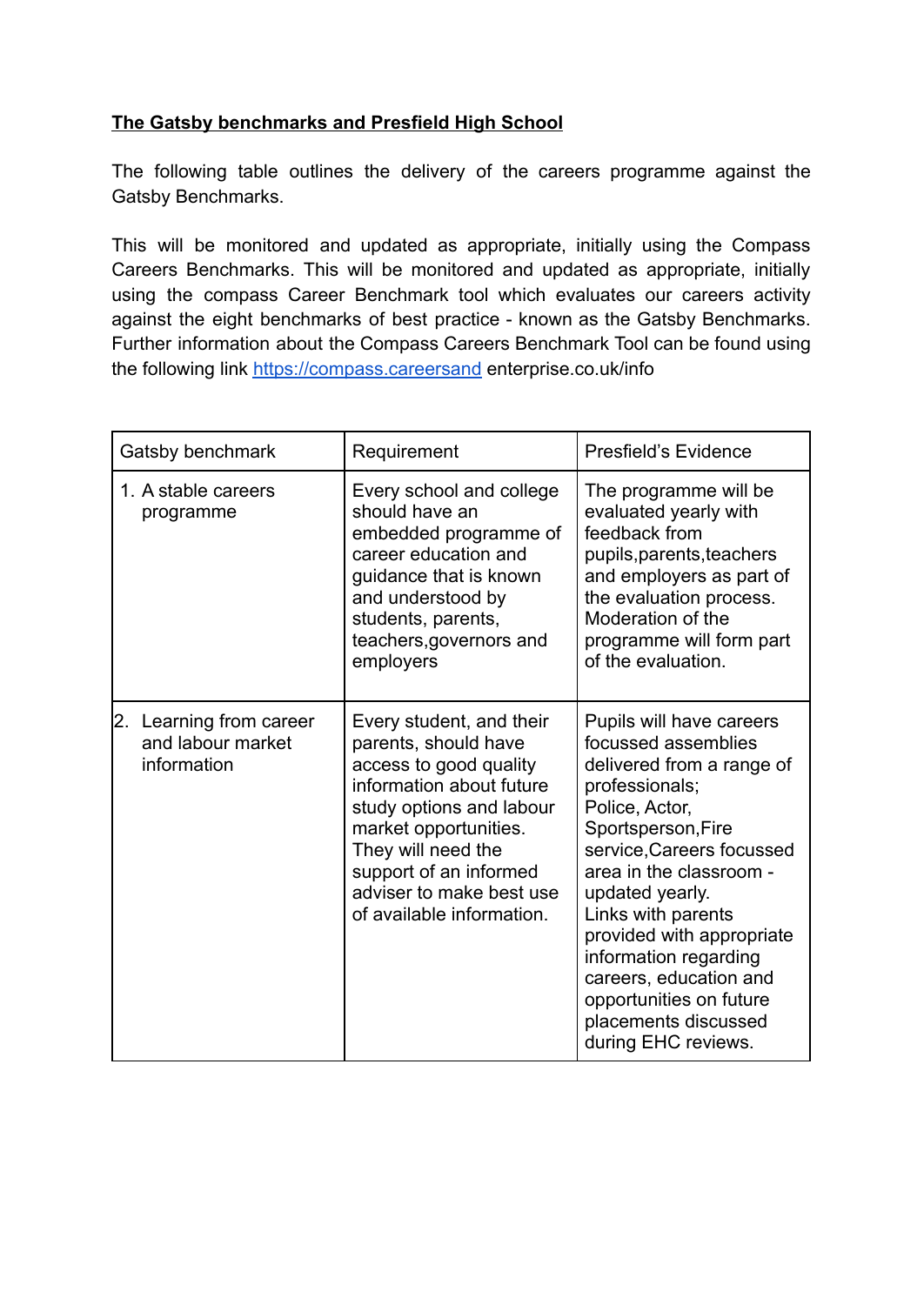| 3. Addressing the needs of<br>each student       | Students have different<br>career guidance needs at<br>different stages.<br>Opportunities for advice<br>and support need to be<br>tailored to the needs of<br>each student. A school's<br>career programme should<br>be embedded in equality<br>and diversity<br>considerations<br>throughout.        | Throughout the year staff<br>actively seek to challenge<br>stereotypical thinking and<br>raise aspirations.<br>Where appropriate the<br>school seeks to provide<br>opportunities for pupils to<br>take part in activities that<br>will enable them to find<br>out more about careers<br>eg. Friends of Botanic<br>Gardens, Green Sefton.                                             |
|--------------------------------------------------|-------------------------------------------------------------------------------------------------------------------------------------------------------------------------------------------------------------------------------------------------------------------------------------------------------|--------------------------------------------------------------------------------------------------------------------------------------------------------------------------------------------------------------------------------------------------------------------------------------------------------------------------------------------------------------------------------------|
| 4. Encounters with<br>employers and<br>employees | Every student should<br>have multiple<br>opportunities to learn from<br>employers about work,<br>employment and the skills<br>that are valued in the<br>workplace.<br>This can be through a<br>range of enrichment<br>activities including visiting<br>speakers, mentoring and<br>enterprise schemes. | Pupils will have the<br>opportunity in assemblies<br>to meet with employers<br>from a range of industries.<br>Pupils will meet with fire<br>service, ambulance<br>service, library and police<br>colleagues if available.<br>Weekly drop in sessions<br>from the school nurse if<br>appropriate.<br>Advice from teachers<br>regarding careers in<br>assemblies and in<br>classrooms. |

| have first hand<br>work visits, work<br>experiences of work<br>shadowing and/or work<br>placements following<br>experience to help their<br>exploration of career<br>opportunities, and expand<br>opportunity to each<br>their networks.<br>individual pupil. These<br>frequently lead to an<br>one day a week<br>placement. | 5. Experiences of<br>workplaces | Every child should have<br>first hand experience of<br>the workplace through | From year 11 all pupils<br>have the opportunity to<br>completion of a vocational<br>profile, personalising the<br>extended programme of |
|------------------------------------------------------------------------------------------------------------------------------------------------------------------------------------------------------------------------------------------------------------------------------------------------------------------------------|---------------------------------|------------------------------------------------------------------------------|-----------------------------------------------------------------------------------------------------------------------------------------|
|------------------------------------------------------------------------------------------------------------------------------------------------------------------------------------------------------------------------------------------------------------------------------------------------------------------------------|---------------------------------|------------------------------------------------------------------------------|-----------------------------------------------------------------------------------------------------------------------------------------|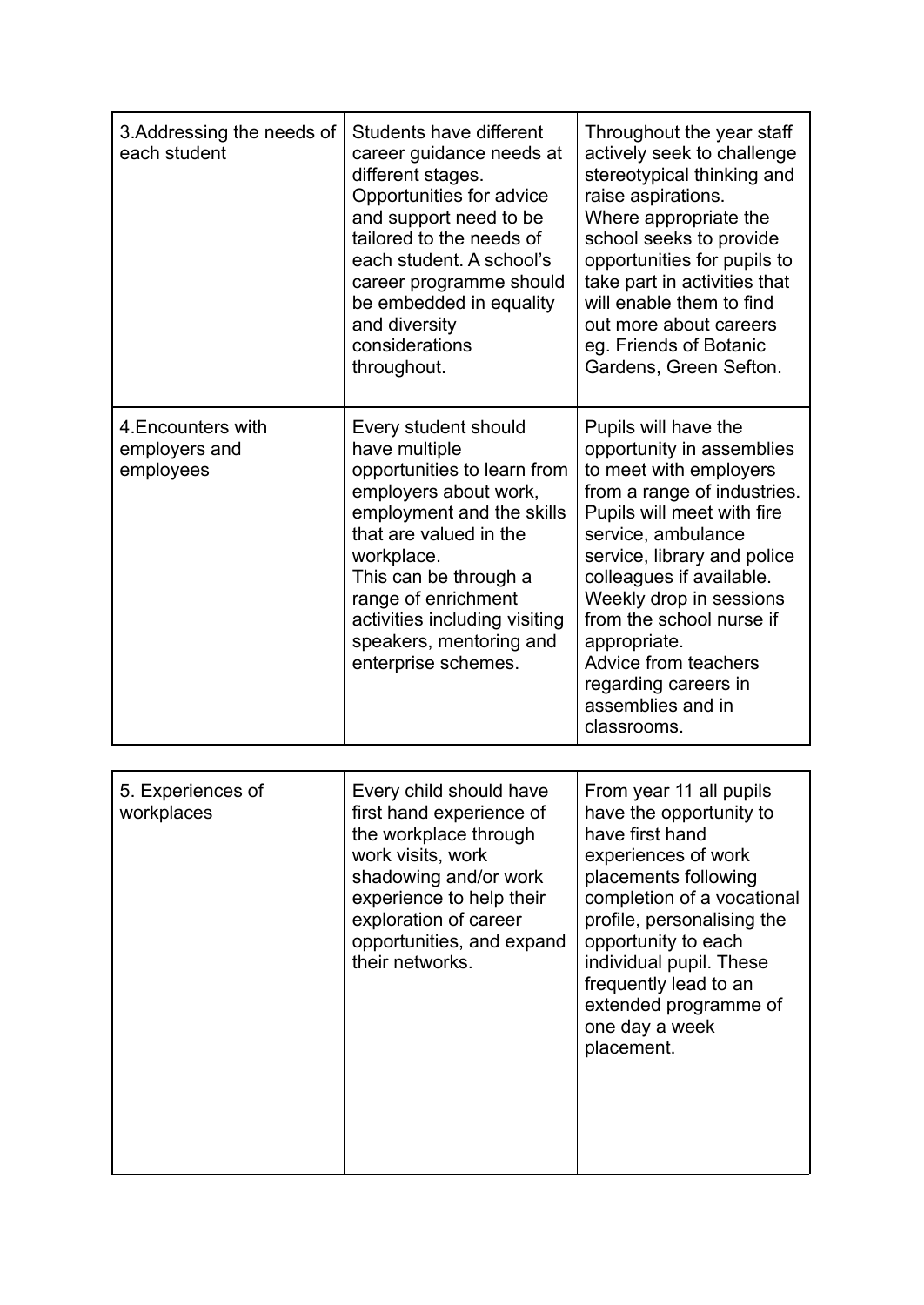| 6. Encounters with further<br>and higher education | All students should<br>understand the full range<br>of learning opportunities<br>that are available to them.<br>This includes both<br>academic and vocational<br>routes and learning in<br>schools, colleges, universit<br>y and in the workplace.                                                                                | Pupils within Key stage 4<br>and Sixth Form attend<br>transition and career<br>events throughout the<br>year.<br>Close links with local<br>specialist colleges and<br>training providers are<br>accessed by pupils in Key<br>stage 4 and Sixth Form<br>on a regular basis.            |
|----------------------------------------------------|-----------------------------------------------------------------------------------------------------------------------------------------------------------------------------------------------------------------------------------------------------------------------------------------------------------------------------------|---------------------------------------------------------------------------------------------------------------------------------------------------------------------------------------------------------------------------------------------------------------------------------------|
| 7. Personal guidance                               | Every student should<br>have opportunities for<br>guidance interviews with<br>a career adviser who<br>could be internal [a<br>member of school staff] or<br>external, provided they<br>are trained to an<br>appropriate level. These<br>should be available<br>whenever significant<br>study on career choices<br>are being made. | Pupils in Key stage 4 and<br>Sixth Form to take part in<br>mock interviews, CV<br>writing, job coaching,<br>online work experiences,<br>career shows online.<br>School staff to support<br>students in their<br>transmission to Sixth<br>Form and from Sixth<br>Form to college/work. |

# **British Values**

Our school reflects British values in all that we do. We encourage our students to be creative, unique, open minded and independent individuals, respectful of themselves and of others in our school, our local community and the wider world. At Presfield High School & Specialist College, we actively promote British values in the following ways:

# **Democracy**

- Election of school council
- Informal voting within lesson time and in form
- The principles of democracy are explored in the whole curriculum e.g. taking turns, sharing and collaboration.
- School council is established
- Weekly achievements assemblies.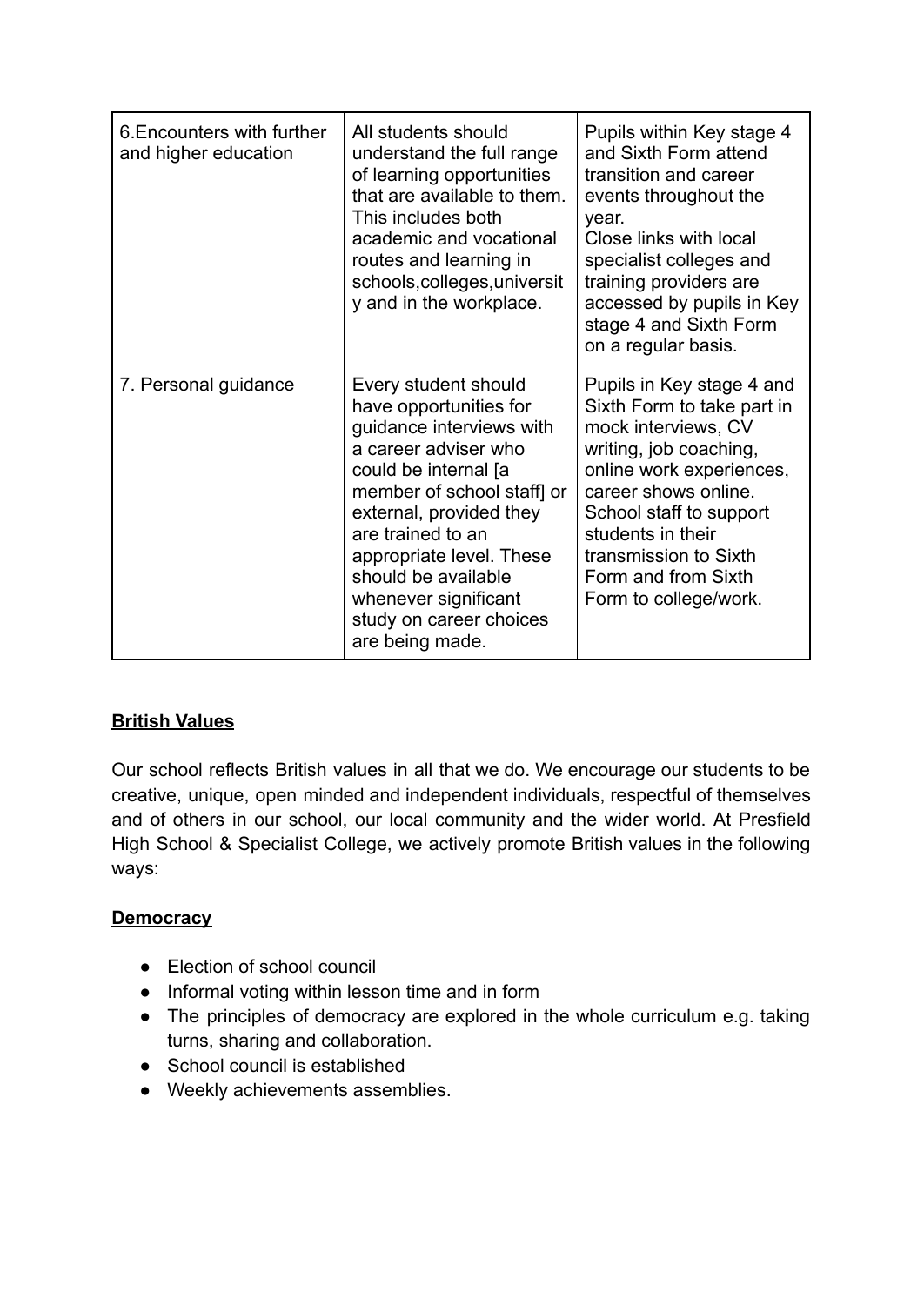# **The rule of law**

- The school's ethos promotes and encourages respect and helps pupils to distinguish right from wrong.
- Our Behaviour and Anti-bullying policies set out a zero tolerance baseline for any form of aggression, abuse or violence, which extends to pupils, staff, parents and carers. We raise awareness of bullying on Internet safety day.
- We pride ourselves on a school culture and ethos that builds respect tolerance and resilience
- Both in and out of lessons students are actively encouraged to make the right choices, knowing that they are in a safe and supportive environment.
- Students are encouraged to know, understand and exercise their rights and personal freedoms and advise how to exercise these safely.
- Our school environment is one that promotes independence and individual communication. Our aim is to work towards students having as much independence as is suitable and possible for all.

### **Mutual respect**

- School assemblies address what respect means and how it is shown.
- Displays around the school promote respect for others and this is reiterated through our classroom charters, as well as our Behaviour Policy.
- Both in and out of the classroom students are helped to acquire an understanding of, and respect for, their own and other opinions, cultures and ways of life.
- Staff and students are encouraged to challenge prejudicial or discriminatory behaviour. All such incidents are recorded.

### **Tolerance of those different faiths and beliefs**

- Members of different faiths or religions are encouraged to share their knowledge to enhance learning within classes and the school e.g. A discussion of fasting during Ramadan, or multi faith theme days.
- Links and visits are promoted with local faith communities and places of worship.

# **Rights of the child**

This policy is in accordance with the UN Convention on the Rights of the Child:

- Article 23 Children with Disabilities- you have the right to a special education and care if you have a disability, as well as all the rights in this convention, so that you can live a full life.
- Article 29 Goals of Education Your education should help you use and develop your talents and abilities. It should also help you to live your life peacefully, protect the environment and respect other people.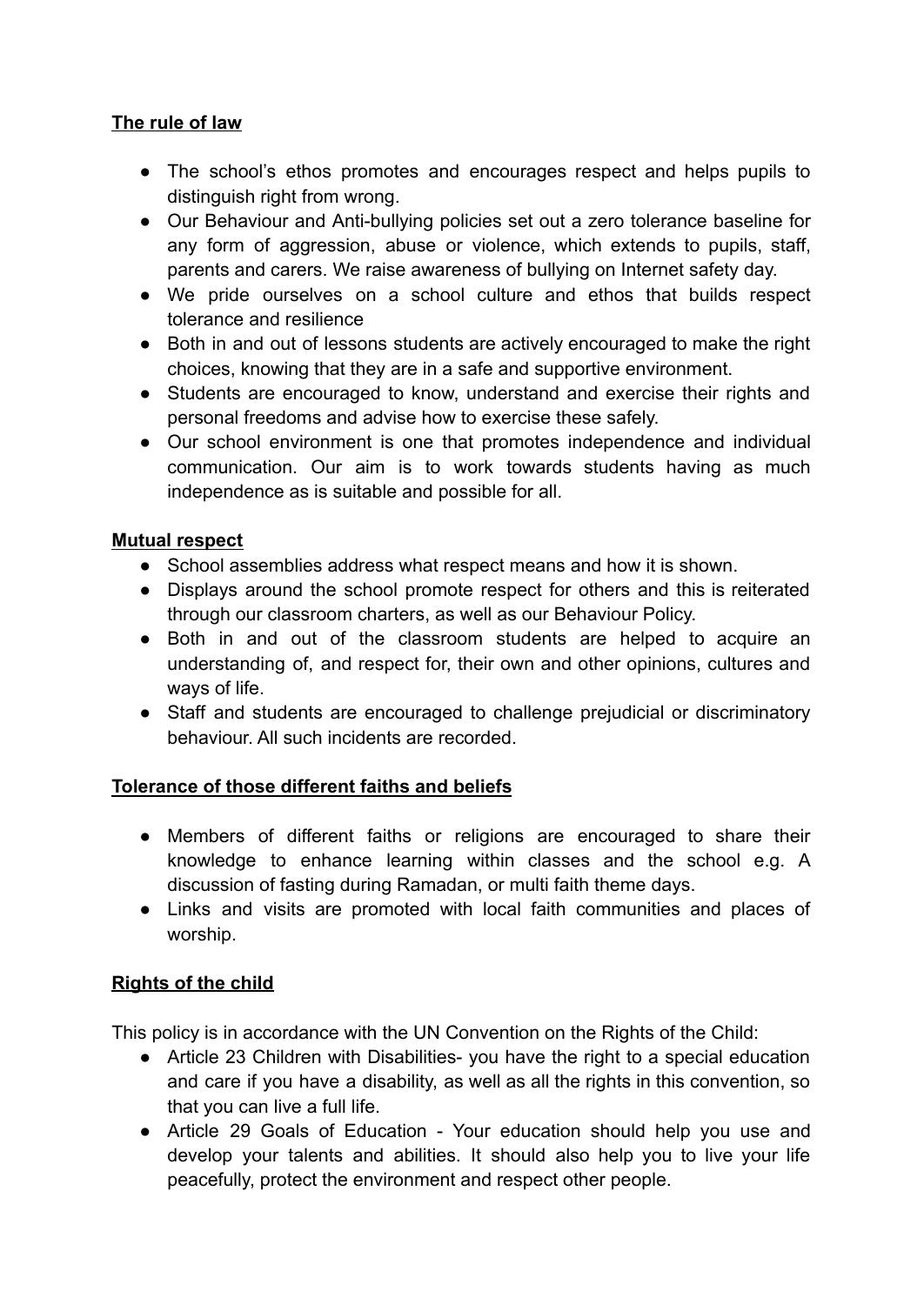● Article 31 (leisure,play and culture) - Children have the right to relax and play, and to join in a wide range of cultural, artistic and other recreational activities.

# **GDPR (General Data Protection Regulation)**

Presfield High School & Specialist College is required to follow GDPR legislation and have an up to date and relevant Data Protection policy. The school follows this guidance as set out in this policy under the following principles:

- Fairly and lawfully processed;
- Processed for specified, lawful purposes: Presfield High School
- Adequate, relevant and not excessive;
- Not kept longer than necessary;
- Processed in accordance with the individual's legal rights;
- Securely protected against unauthorised processing,accidental loss, destruction or damage;
- Not transferred to other countries (especially outside the EU) without adequate protection.

# **Online Safety**

Presfield High School & Specialist College is required by legislation to have an up to date and relevant online/e safety policy which can be found. The secondary/ sixth form department follows this guidance as set out in this policy.

### **Equal Opportunities**

We believe all learners should have equal opportunities and equal access to the curriculum. Equal opportunities are addressed as follows;

- Learners with special educational needs have access to the curriculum through the use of differentiated learning strategies and tasks. These are based on individual needs.
- Specific learning and teaching strategies are used to maximise access to the curriculum for learners with PMLD and those with barriers to learning.
- Resources and planning aim to reflect our multi cultural society.
- Gender equality is promoted by ensuring both men and women have access to all aspects of the curriculum.
- Opportunities to address issues of gender and race are provided through discussion, texts and resources.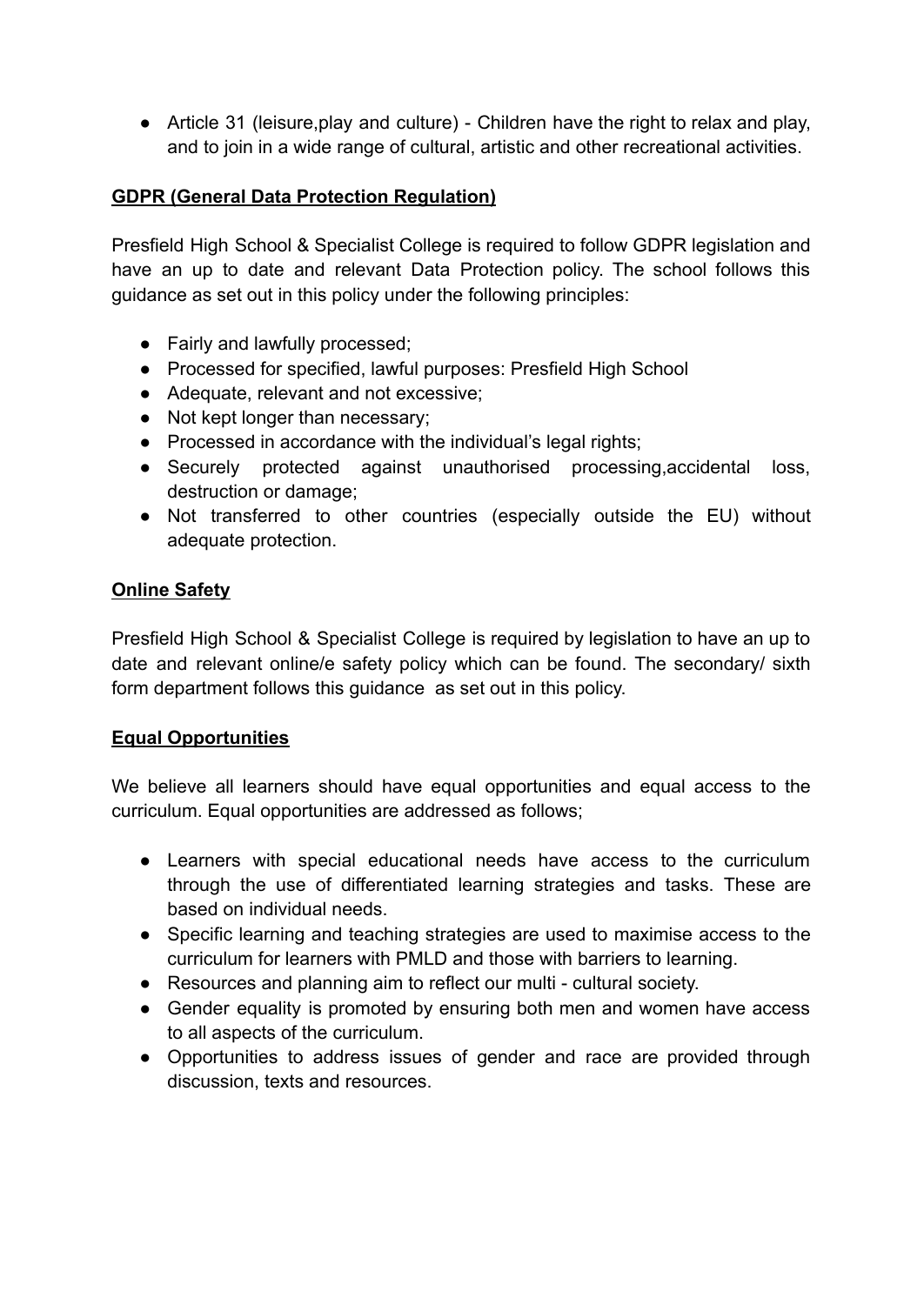# **SMSC At Presfield High School**

Spiritual, Moral,Social and Cultural Education form a cornerstone of all lessons. We seek to teach these qualities across the curriculum and throughout college life in the hope that these pupils go on to participate fully and contribute positively to life in modern Britain. It is linked closely to our school values and ethos. Through the use of discrete PHSE lesson as well as interviewing these values in to our curriculum we achieve our SMSC goals by encouraging and guiding students to:

- Be reflective about beliefs, values and more profound aspects of human experience, to enable them to use their imagination and creativity and develop curiosity in their learning.
- Develop and apply an understanding of right and wrong in their college life and life outside the college.
- Take part in a range of activities requiring social skills,develop an awareness of, and respect towards, diversity i relation to, for example, gender, race,religion and relief, culture, sexual orientation and disability.
- Where appropriate, gain a well-informed understanding of the options and challenges facing them as they move through the school and on to the next stage of their education and training.
- Overcome barriers to learning
- Respond positively to a range of artistic, sporting and other cultural opportunities provided by the college.
- Develop the skills and attitudes to enable them to participate fully and positively in democratic modern Britain.
- Understand and appreciate the range of different cultures within the college and further afield as an essential element of their preparation for life.

### **Management of provider access requests**

A provider wishing to request access should contact: (T Fay) Careers lead Tel: 01704 227831 Email: [tfay@presfieldschool.org](mailto:tfay@presfieldschool.org)

### **Opportunities for access**

Presfield High School recognises that it has a statutory duty to secure independent and impartial careers education in years 7-14. Careers guidance includes all information on options available in respect of 16-18 education and training including apprenticeships. (Education Act 2011, Dfe's Career Strategy 2017 and Statutory Guidance for careers 2018). School endeavours to follow best practice outlined by expert bodies such as Gatsby,DFE and Ofsted.